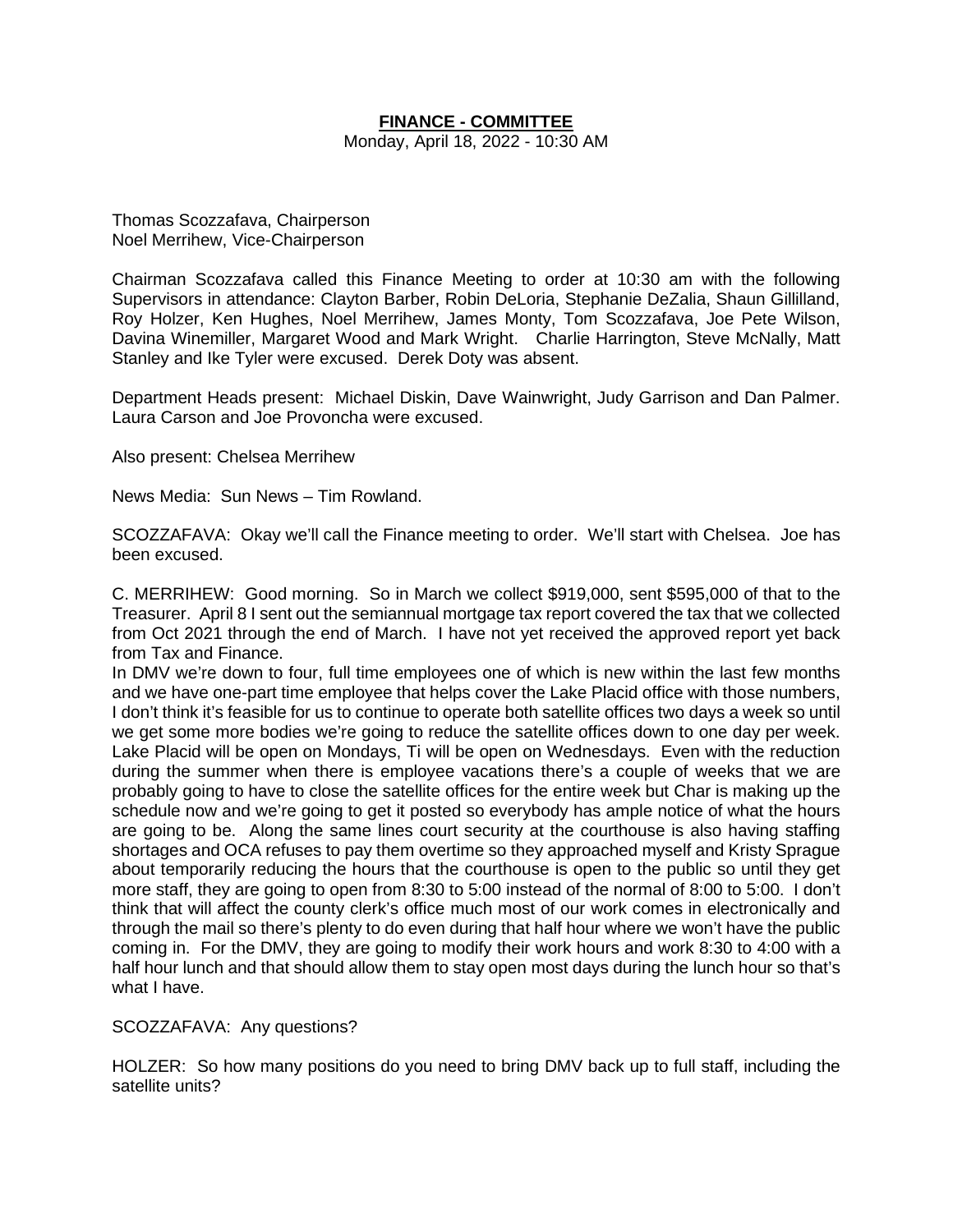C. MERRIHEW: I think three.

HOLZER: Three? And they are full time positions?

C.MERRIHEW: They are full time positions. They just offered the test the first week in March, so we're kind of in that catch 22 where we are kind of waiting for the certification to come out before we hire anybody but I know Personnel offers continuous recruitment a few weeks ago for an account clerk typist, we might try to pull one person and offer that and get them in and trained if we can.

MONTY: I just, I've got to wonder, what is the policy for people going to DMV or the Clerk's why do we have to have them go through court security?

PALMER: Mostly is because we don't have an outside entrance to get into there. Jim Dougan and I had actually looked at potentially building an outside entrance that would get us by that where they would go directly through into the basement as opposed to coming through the court security but anybody, based upon the state's office of court administration department that comes through the front door has to go through security.

MONTY: Understood if they are going to court or anything but the last two times I went there I've been treated quite rudely when I had appointments to be seen in the Clerk's office and they told me that they don't take appointments until 9:00 and I said, well, that's funny I've got an appointment for 8:30.

PALMER: Court security told you that?

MONTY: Court security. They were very rude and finally I became me and –

PALMER: Turned into you all of a sudden.

MONTY: I explained to them and I don't think of myself as anybody, I really don't but I told them, I said look, I am a town supervisor, I'm also the Vice-Chair of the Essex County Board of Supervisors so I think if I want to come down here and the county offices is open, I'm coming in.

C. MERRIHEW: I would just say, the flip side to that is that especially during Covid they know what our set hours are and typically we don't take people until 9:00 so they kind of help to weed out those people you know that will come down and wait outside the door or waiting for DMV and get mad that we're not open, they kind of filter those people out so.

MONTY: I understand that but the hours say we're open here.

PALMER: What are the hours over there now?

C.MERRIHEW: Nine to five.

MONTY: I think there needs to be something done.

PALMER: But it is listed 9 to 5, that's what our hours are listed.

SCOZZAFAVA: For what it's worth, I've received numerous complaints from my constituents in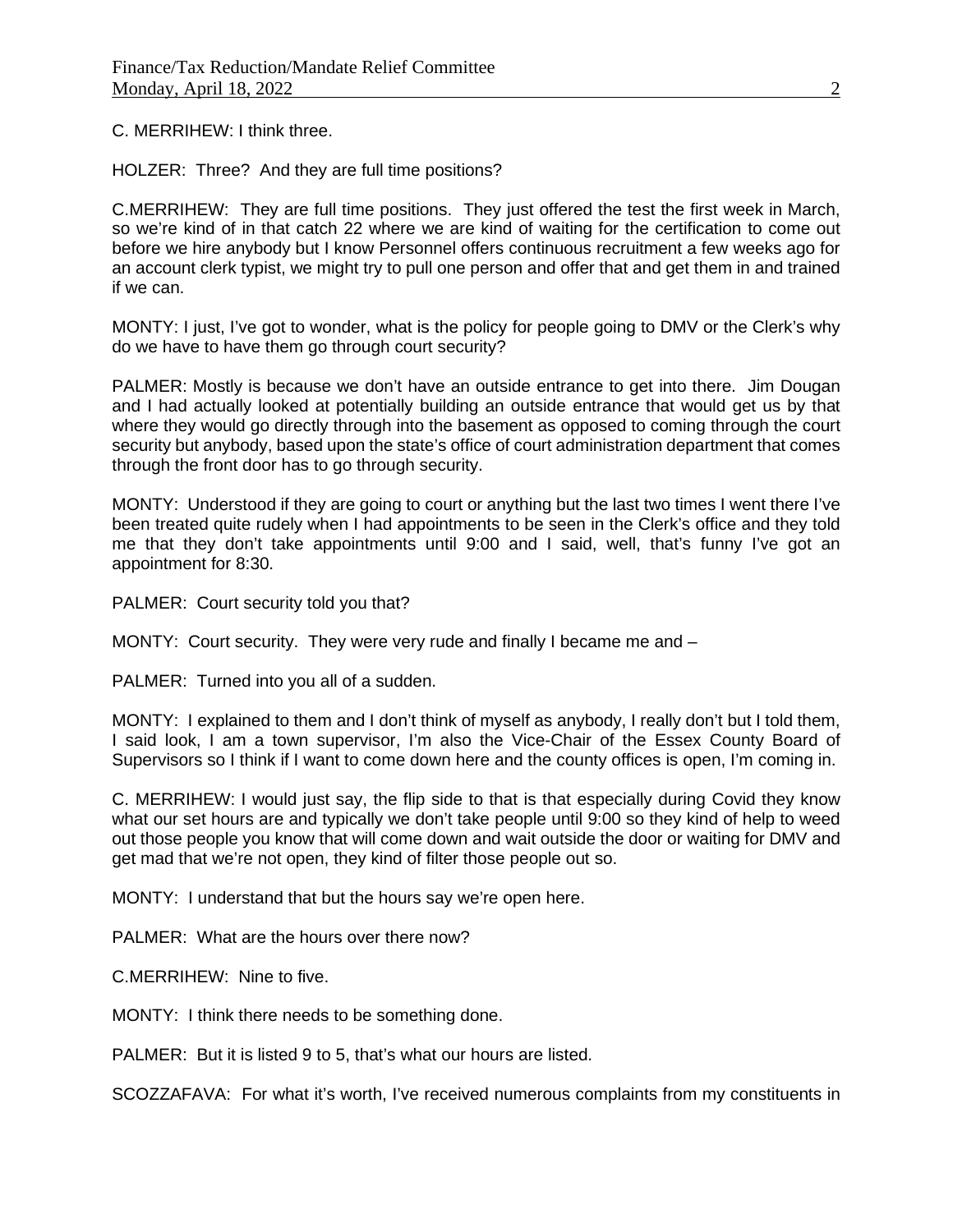regards to which you are talking about, in regards treatment and so on and I think a lot of what is going on, I think there are a lot of new officers over there.

MONTY: That don't want to be there.

C. MERRIHEW: And none from Essex County.

SCOZZAFAVA: And I understand, they have a job to do obviously and you are going into a combine use building there but I think a separate entrance somehow would be –

PALMER: Even if we had a separate entrance we would have to deal somehow with the elevator issue because if you go into the basement you can actually get up the third floor of the courtroom through the elevator.

WOOD: How often do people have early appointments? Is it rare?

C. MERRIHEW: Yes. I think she made the exception for Mr. Monty in that case.

WOOD: Well, it's all communication just let them know so and so is going to be here at such at time before the regular hours so if it's only once or twice a month or a week, it's communication. That's cheaper than building a separate entrance.

PALMER: Yeah, but we've always had that issue with constituents saying, I'm only going to Motor Vehicles why do I have to be frisked at the door but again, whether we did that or didn't do that I guess is really a board decision but you know, at one time we had talked about trying to avoid that situation.

WOOD: Send them to New York for a day.

PALMER: Yeah, right.

SCOZZAFAVA: I think they still mandate masks, correct?

C. MERRIHEW: They do.

SCOZZAFAVA: That's another confusion that I've been called on. You know, I thought the county dropped the mask requirement, we went to DMV and we had to wear a mask.

C. MERRIHEW: When they enter the building.

MERRIHEW: Under representation of the hours being dictated by the court system, not starting at 8:00 but 8:30, will the employees have the ability to work another half hour or they lose that time?

PALMER: No they can flex. We can flex their schedules. We would just do a flex schedule yes.

C. MERRIHEW: Yeah, we have plenty to do. Most of our work comes in electronically or through the mail anyway. We see less and less walk in work in compared to a few years ago. DMV is a little more customer and friendlier driven so there's not as much for them to do if the public is not there that's why they are going to try that modified schedule to hopefully also appease not being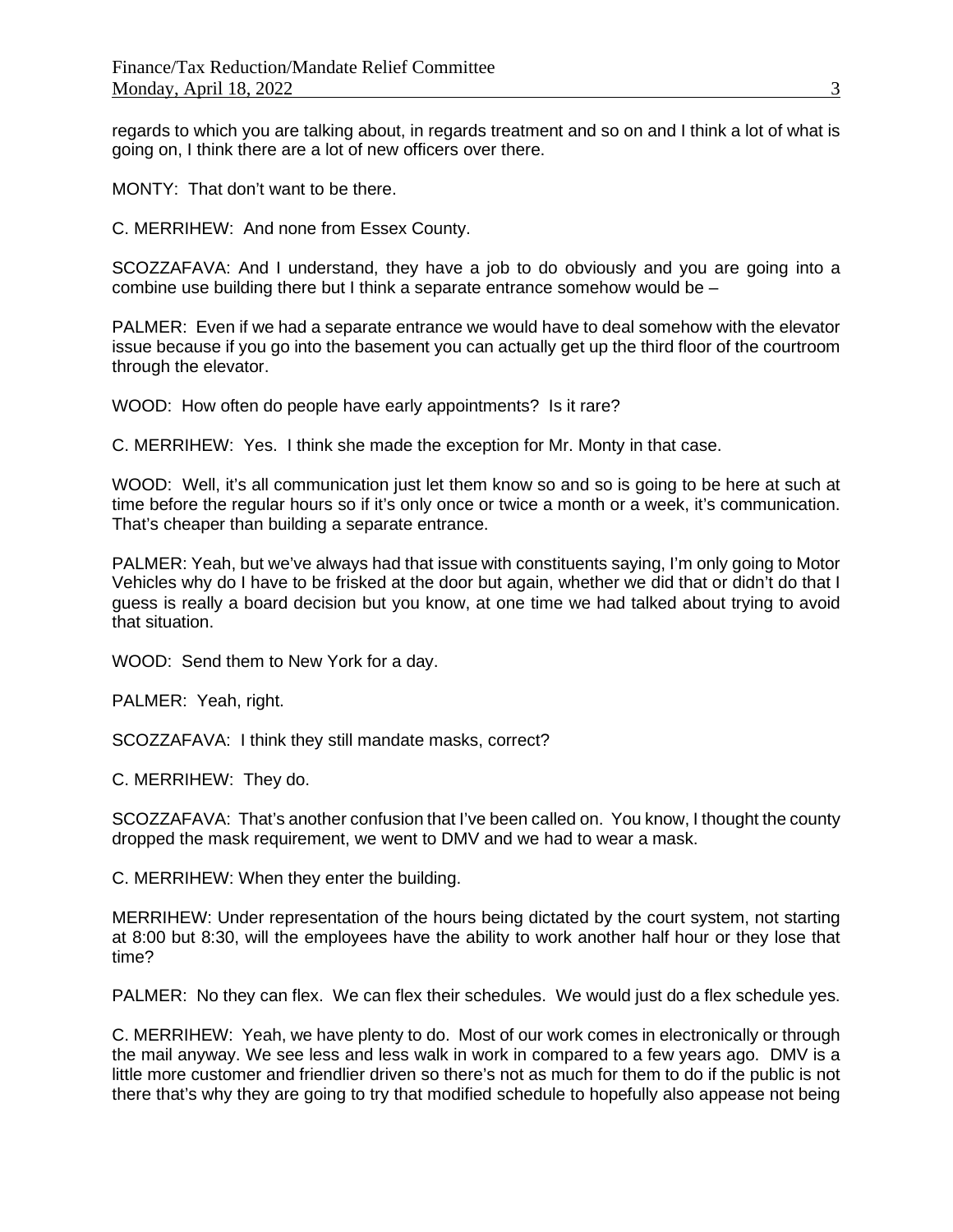there at lunchtime.

SCOZZAFAVA: How much do they pay us rent Dan?

PALMER: I don't know the exact number Tom.

C. MERRIHEW: Not enough.

SCOZZAFAVA: Well, we could certainly use the space and I've got the perfect campus, the whole court system could move to tomorrow and we could use that space for social services and so on.

DEZALIA: You had just mentioned we have three openings in DMV, they are not on the vacancy list. There's no openings for DMV on here so I was wondering how accurate is this list then?

PALMER: I don't know. I know we have more people working currently working in DMV than we currently do, we have four.

SCOZZAFAVA: I have one question, the mortgage tax collected by town which is the first time in memory where Moriah is above North Elba, \$226,000 collected?

C. MERRIHEW: You had a \$16-million-dollar mortgage, no exemptions come in at the middle of the month that really boosted our mortgage tax. I would not expect that to be a regular.

SCOZZAFAVA: Wow. Well, there's our bucket truck. That's on the solar farm right?

C. MERRIHEW: I think so, yeah.

SCOZZAFAVA: Anything further for Chelsea? If not, good report. Thank you.

C. MERRIHEW: Thank you.

SCOZZAFAVA: Laura has asked to be excused. Next, we have Dave Wainwright, Real Property. Were there any questions for the Auditors? They are available if anybody has any questions? Any questions for the Auditor? Okay, Dave.

WAINWRIGHT: Good morning. You all have a copy of my budget. If there are no questions on that, this is an extremely busy time for us. We are working hard trying to get everybody's roll ready and all the information in from the assessors. They are all in various stages of completeness. We've got eight towns change of assessment notices printed so far and we should probably pick up another six or seven this week and then just clean them up at the end and we are printing out the assessment rolls and we should be done. Other than that, I don't have anything.

SCOZZAFAVA: So grievance day is? Third Tuesday, correct?

WAINWRIGHT: Fourth Tuesday in May, the 24<sup>th</sup> this year for most towns.

SCOZZAFAVA: Any questions? I guess not, thank you. Mike Diskin.

DISKIN: Good morning. I will start with the sales tax. I sent you the information out. We did get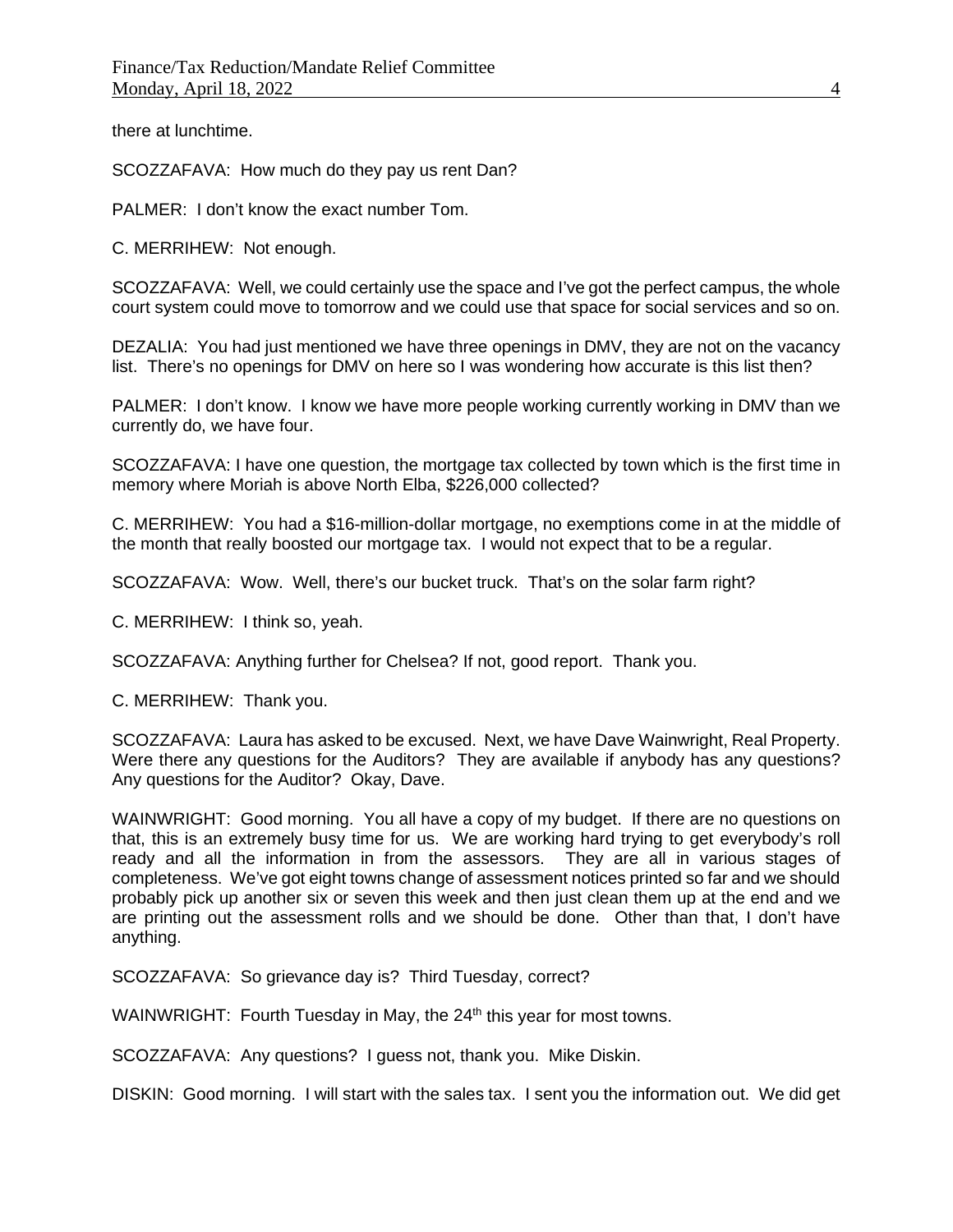another payment late in the week and I just recorded it on Friday and sent it out to everybody the second payment of the month that we received, it was actually a little bit less than the first one it's not by much, a little over \$11,000 less for the month we had a total increase and to date we are about \$1,424,000, above last year a lot of that we know just a general increase in prices and commodities but some of it obviously is sales tax on fuels as well although that is coming down. If you have traveled around anywhere outside of Essex County, I was in Glens Falls yesterday and I saw gas that was around \$4.00 a gallon, it was \$4.03 so it's starting to come back down a little bit and I think once the State sales tax kicks in reduction in tax is going to make a difference in that on the motor fuels. While we are on sales tax there was one thing that came in that I probably should have included in my report but as you may or may not realize in the State budget this year, they are doing away with the, for lack of a better word confiscation of our sales tax to pay AIM and the fiscally distressed health facilities that's all been restored so there is not going to be any deductions for AIM or the for the distressed health care facilities. Over the last year, there were in February of 2021, they took \$189,378 and then for ¾ of the rest of the year, they took a total of \$140,168.21 and then there was the fourth quarter of the reduction for the fiscally distressed health care was taken in February of this year, and that was for \$42,722, so for the three year period, AIM deductions were taken up over a period of three years to the tune of about \$966,117 and during the two years that the fiscally distressed health care funds were taken out were \$372,269, so the total that has been taken away from us in sales between the three year period for AIM and the two year period for fiscally distressed health care facilities was \$1,338,368. That's over that period of time that sales tax was intercepted so we're going to get restored, we are going to get that \$322,039 this year, it's not going to be taken away from us and the additional \$1,899,378, that would have been fiscally distressed health care facilities is coming back to the county so that's a little bit of good news for us as far as getting sales tax back again.

On the occupancy we had a really good year. I looked at March figures and what we took in March is obviously a reflection of not only the 5% increase but also continuing enrollment of vacation rentals. We took in a little over a million dollars a month last year. The first year we did this we took in about a million dollars so the month of March alone we took in as much as we took in all year the first year we did this in the year 2000. We took in \$1,016,550.72, so for the year, we're up \$120,689, we're up about 10% for the year right now on the occupancy and again, we are still continuing to get people signing up. We've been looking as we've had time, we've been going town to town. We've signed up a number of people from St. Armand that you sent. We did a few from Westport. We found some in Moriah that we hadn't had and we sent letters out to them, they are signing up with us now. A lot of the things and I think they are probably correct is that they are saying, we were only doing it through Air B&B so we didn't think we had to and they've been really good about sending it in when we made them aware that yes, you still have to register just so we know you're out there and if you rent on your own or if you go through anybody else you need to pay your own so it's been pretty successful. We are going to continue. We have some more in Westport, we just sent some letters out. I know we just found some in Lewis Jim that we are sending out letters to them, we'll get replies from them. Anybody hears any more from your town or you see something that you think we should be sending a letter out, just let us know. We have a pretty much standard form letter that we send out that we've got good responses from most of the people that we send letters out to; they send in applications right away. Probably we are not going to get a whole lot more money if they've been in Air B&B but at least we're getting them registered.

GILLILLAND: Can we pick up a list for each of the towns of who is registered already so I can just have it at the front desk in the town?

DISKIN: It won't be as complete as it should be because, I say that because a lot of the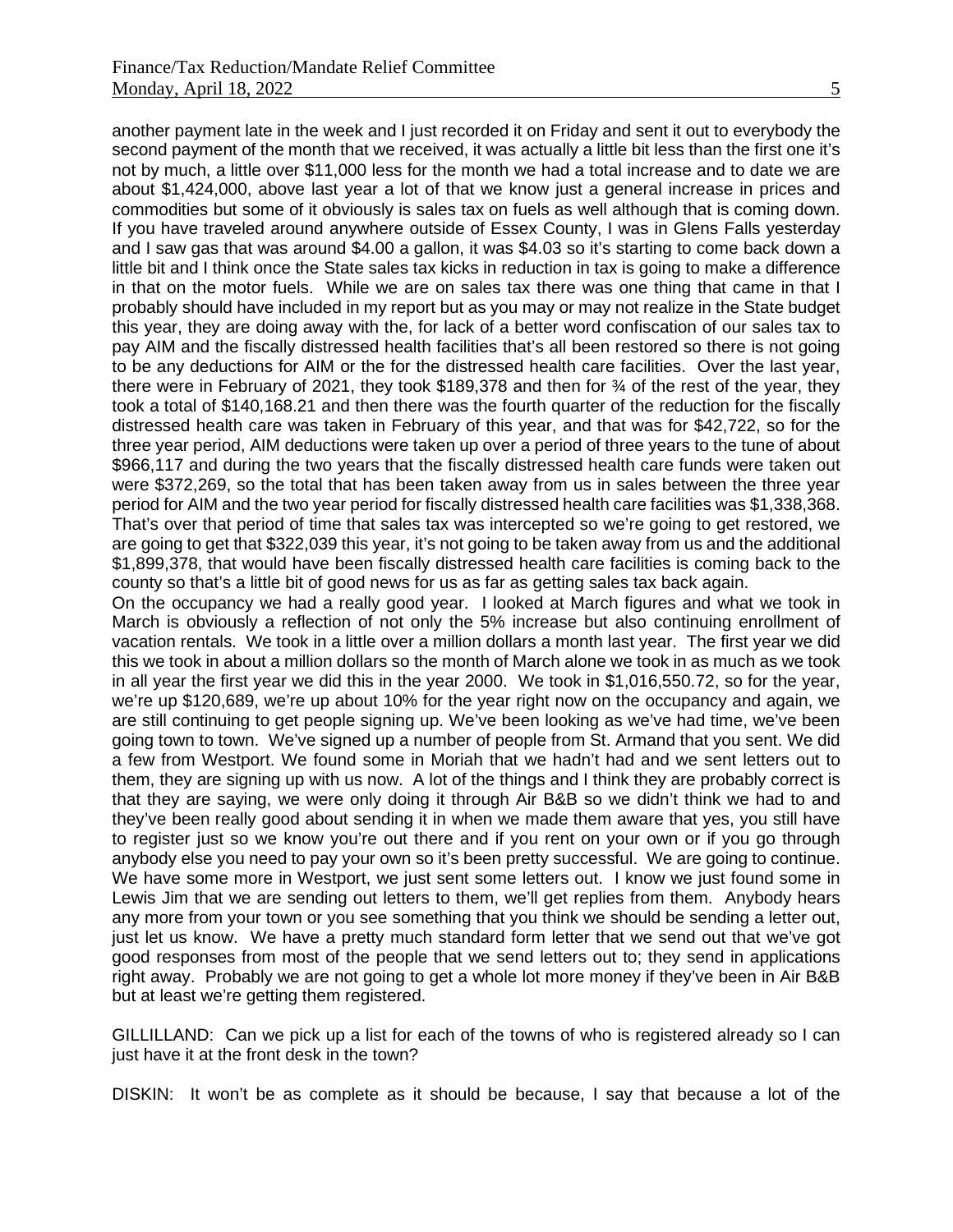registrations that we get in are summer people that register in their home area so they might be registering that they are in Pennsylvania so we are not 100% sure what town they are in when they are sending the money in but we can through that and go back, it will take a little while, we have to go back through that and see what they are registering for to follow through and find out what town they are located in.

GILLILLAND: Okay thanks.

HOLZER: So, in the application process so, don't we have a tax map requirement or a description on that?

DISKIN: We have a location but when we enter it under our data, we haven't' been entering the location, we're just entering their name and address so that's why we have to go back through those vacation rentals and that's what we're going to start doing is going back through and find out where they are located. Yeah, when they originally apply it says location of the property but we don't necessarily put that in our data base. We were putting in name, address and so on and the occupancy number that we assign them at that point we weren't putting them in as to where their location is so we have to go back through probably a couple thousand of those applications and find out what town they are in.

HOLZER: That would be extremely useful.

DISKIN: It will take a while to do it but hopefully we will accomplish that.

HOLZER: Right, as we are all enforcing occupancy tax regulations and stuff like that, that helps us.

DISKIN: It's primarily since we have been doing the short term rentals obviously when we were just doing in the early stages of this, we were just doing local people we were asking the short term people to register so back then it was easy because we could just do it by zip code. There were very few of them that came in that were not a zip code that was within Essex County now that we've gone to the short term rentals, we haven't been putting that in our data base so we need to go back and add that to the data base and it's going to take a while to get that data base build up with it if that's what we are going to be doing with them.

DELORIA: Mike wouldn't you think using the tax map number be a perfect solution and then when these applications are filled out there is no guess work involved.

DISKIN: The problem is that most people don't know their tax map number, they know where their property is located and some of them, they don't even put that down, we have to go back and they don't completely fill out the application in other words, they fill out where they are from but they don't necessarily put the location of the property so we have to contact them back and say please, let us know.

DELORIA: I'm sure they have the tax map bill on their properties wouldn't the tax map number be on their tax bill?

DISKIN: It is but when they put the application in they don't necessarily fill that information out.

WOOD: Then you don't give them the permit.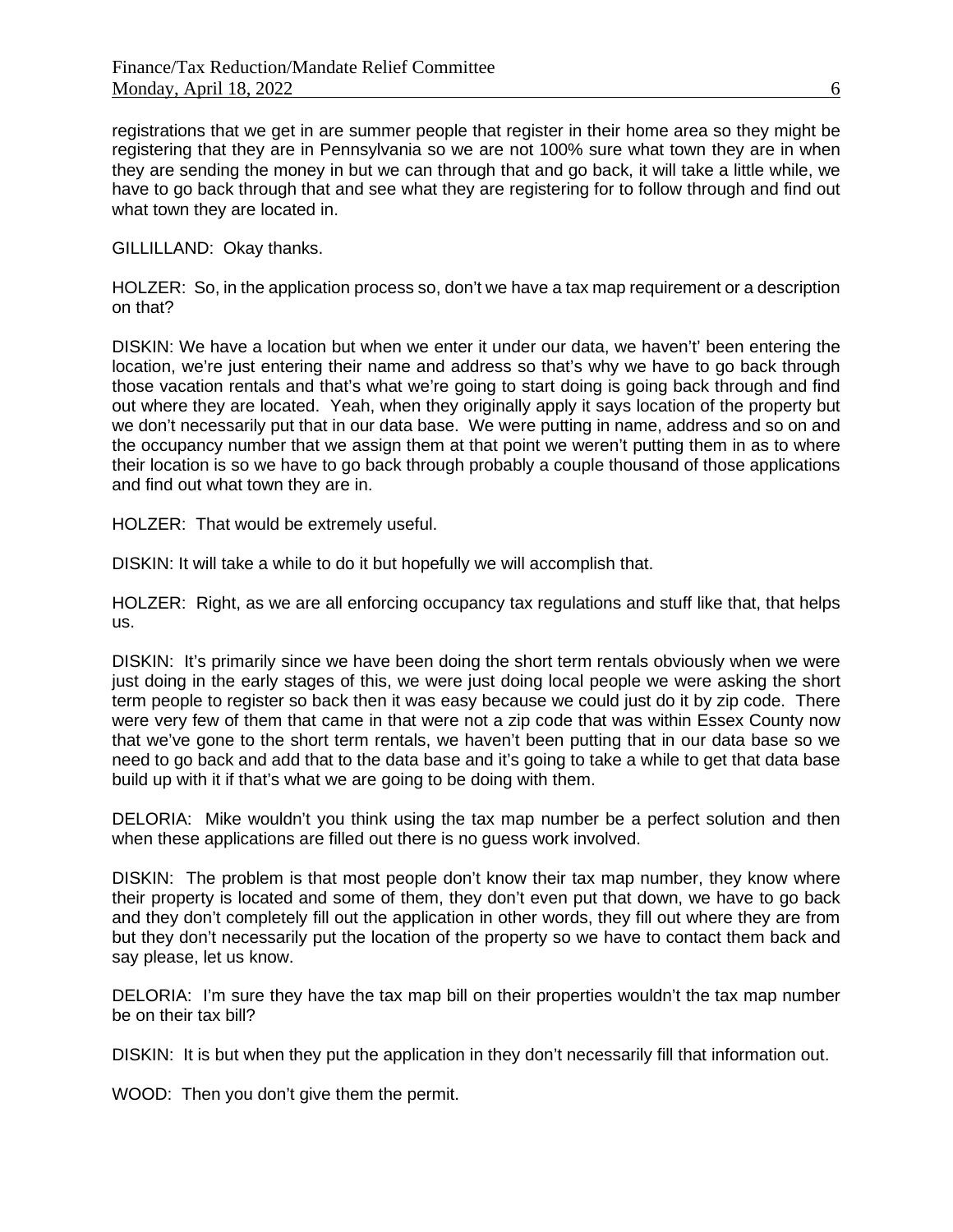DISKIN: Well, we could do that I guess.

DELORIA: I think moving forward, if they could just –

DISKIN: I guess we would have to go back and do that for everybody maybe going forward we could do that but to go back and send these people all this information, I don't think we would gain a lot from it. We can go back and the applications I have, have on it the location of the property because if they haven't given it to us we contact them and have them give it to us it's just going back, it's generally by town they just say what location they are at, it may say such and such a number in Newcomb or this number in North Hudson or whatever so we would have to go back in the applications that's why I say since we have done the short term rentals, that's when we started seeing an increase in the out of town people register.

MONTY: Mike during Covid there was a lot of purchases made on properties for second homes and possibly third homes that ended up being turned into vacation rentals, is there any way to track that because a lot of them may not have registered claiming they didn't know they had to which I think, you know would it be legal for us to ask them what their purchases were at?

DISKIN: I guess we would have to go back through the County Clerk's information to find out what deeds were filed? I don't know how we would get that information?

MONTY: I'm just thinking because I know two years ago in Westport you could drive through and drive four miles through Westport and there was 26 homes for sale and I think Ike will tell you there's maybe one now and probably half to two-thirds were bought and turned into vacation rentals.

DISKIN: When we went through the Town of Westport about a month ago, maybe three weeks ago we sent out about fifteen letters to people and they were all out of town people, they were all people, prior to that the owners had been local. Ernie's Market is a good example, where the old former market was in Westport that's been turned into two Air B&B units and there's others down on Presbury Point that we sent letters to, some out on the Furnace Road, up near the camps there. There's a lot of them that have been doing that before that they were all local people but if they don't register with us we have no idea if they're using their house for their personal use or renting it out. So I've been going onto it and we've been trying to go onto the Air B&B website you kind of have to do a little CSI on it, to figure out where they are because it doesn't exactly say but you can read it and you can look at the comments and you can find somebody's name and then you can kind of ball park where it is and by going to GIS survey you can look at that and figure out where they are and send letters to them.

MONTY: Yup, that's how I found that first group that I sent to you. I've got another group that I've found because there's not just the Air B&B site, there's ADK by owner, there's like six different groups that they are using to put this information out there so when I get a minute I go on or my clerk will go on and search some of these sites and that's how we are coming up with, Dan told me six months ago I had none and now I know I've got twelve and those have been on there for a while.

DISKIN: We started with Air B&B because obviously it was the big elephant in the room, so to speak but there are other sites that they can be on especially if they are doing it on their own not that ADK by owner and all that.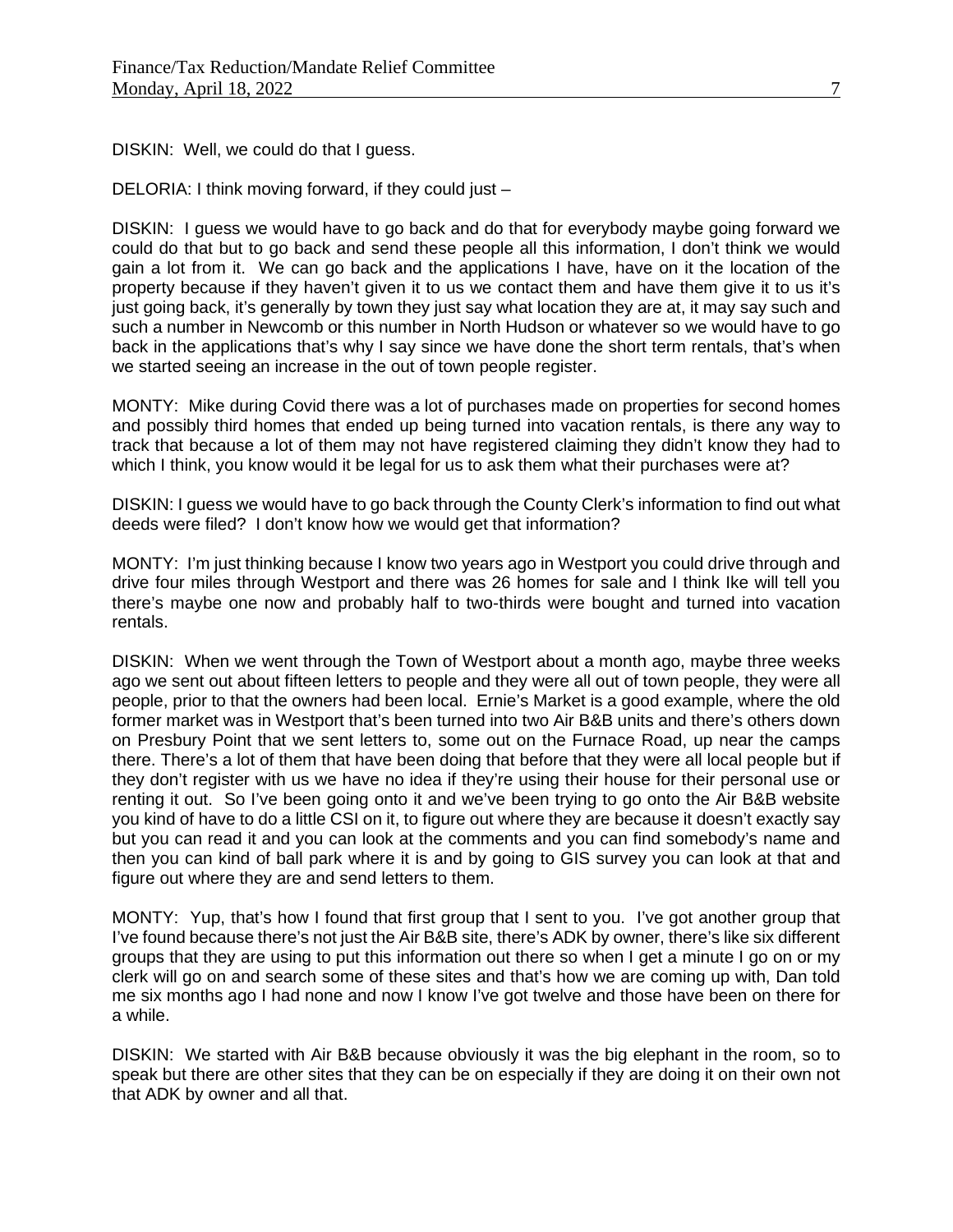DELORIA: Mike, at some point if we could get that list for towns that Shaun had referred to? That would be helpful.

DISKIN: Yes, we have to accumulate all that stuff and put it in and figure out what zip code they are on.

WOOD: How many towns have a short term rental law in our county? We do.

DISKIN: You have one on the books now Roy?

 $H$ OLZER: Yes.

DISKIN: I know that Keene has been working on one, I think Schroon you're working on one?

WOOD: We have passed it and it's been a long, painful two and a half years or so and then it became even more painful after everybody who didn't come to two or three public hearings all of sudden were livid but it passed in December and with our January tax bills we have a form letter that notified every tax payer there that the law had passed, where they could see the law in three different places in our antiquated website, which is almost redone and that we gave everybody one year to apply for everything and our Code's person has a town member volunteering to put in all the information and of course the tax number is right there so it's painful to pass the law but once it's done you shouldn't need to rely necessarily on the county.

DISKIN: I know that when we first started this short term rental we talked about sending a letter out with every tax payer out there. I think we decided not to do that because it would be probably 90% of them would be a waste of time because they are private homes so we never did send that out but on a town wide base, if town by town they did that –

WOOD: It just went with the tax bill –

DISKIN: If you did that in your own town, if you wanted to do something in your own town just as a county we decided not to do that because you could print out 38,000 or 40,000 parcels, you would need 40,000 letters to send out and you may get 500 people that it really apply to or a 1000 people it applied to it just seemed like an extra expense and I just had some concern your tax collectors might not be too happy about added that extra stuff into their envelopes so we didn't send it out.

WINEMILLER: I actually have a question on sales tax. So, when it's broken down and given, partial out to the counties is it based on just what was sold in that town?

### SCOZZAFAVA: No, no, no.

DISKIN: When we distribute sales tax to the towns for your share it's done based on 50% on your assessment and that changes every year. We get that information from Real Property updated every year what your total assessment is and what your percentage of the total county is, let's say you have 5% of the total of the county, that's how we allocate it out. The rest of it is based on population and we just adjusted that this year based on the new census figures, we only change that obviously every ten years when we get a new census report but it's based, 50% of your money is based on your assessment, 50% on your population not based on where it is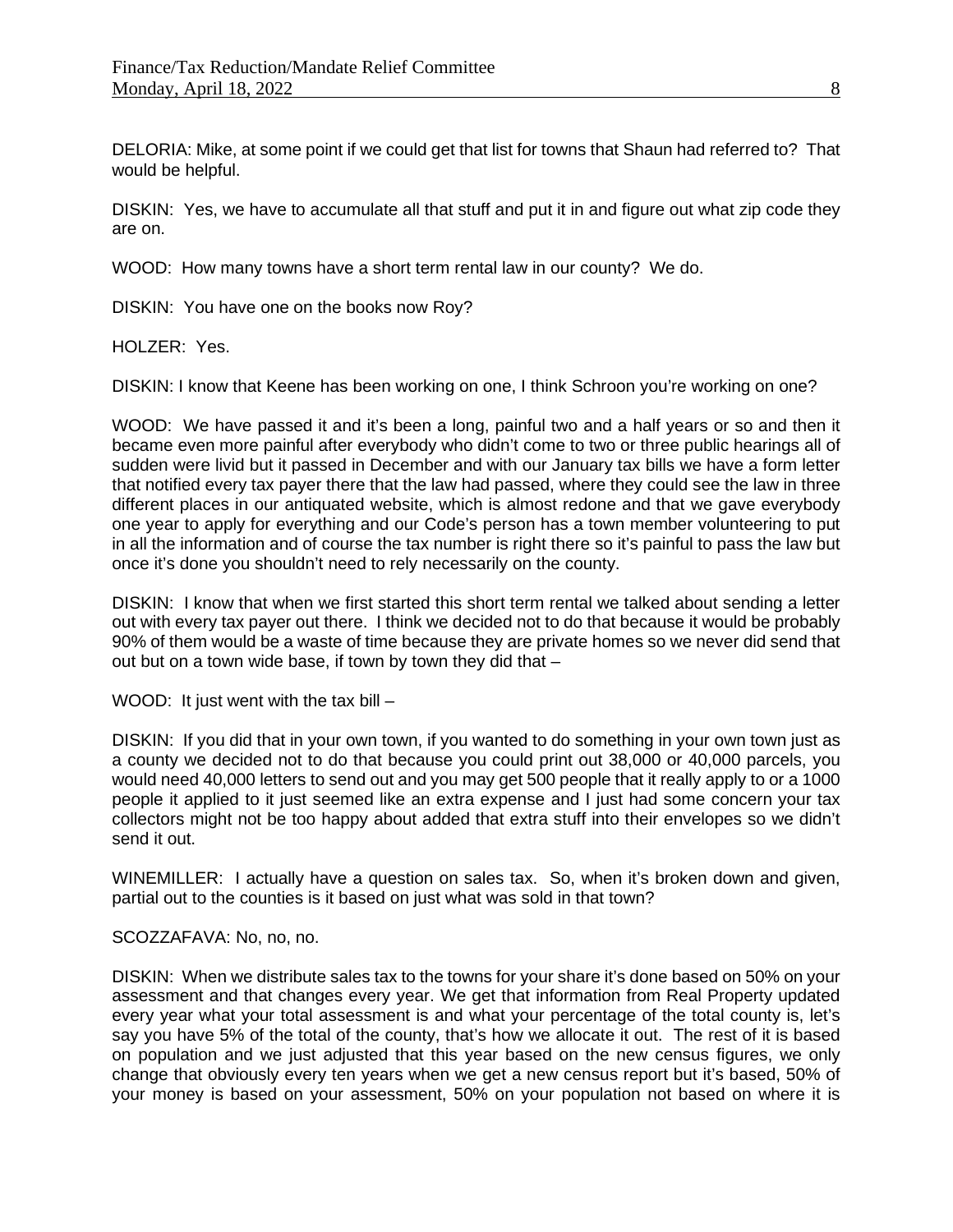generated from. If it was a lot of your towns would probably get a lot less than what they are getting.

WINEMILLER: Sure and what about the short term rentals, the tax on that? Is that broken out by how many units?

DISKIN: No the way the money comes from the occupancy we give 95% to ROOST, 5% is retained by the county. We don't break it down by towns of where it comes from so we don't allocate out based on how much we get from your town.

#### WINEMILLER: Okay

DISKIN: No ROOST would be the one that would say how much you allocate out to your towns.

WINEMILLER: Right, we have that agreement with them so, I guess I was just curious because of we have a Dollar General in St. Armand and part of St. Armand is also in the Village of Saranac Lake which is in Franklin County.

DISKIN: We don't allocate sales tax out based on what is generated by your town, no way really of finding that out for instance with Dollar General that's a good example and Stewarts is another one when you have multiple locations in the county, they only report their sales tax under one name and one place so we wouldn't know how much is generated from St. Armand vs. another Dollar General in another town and the Stewarts shops, sales tax all comes in from Stewarts out of Saratoga Springs and we don't know what shop it came from so we wouldn't have any way to figure out how to do that and Tops has multiple locations in the County.

WINEMILLER: Thank you.

SCOZZAFAVA: Okay anything else for Mike?

DISKIN: No but I do have a couple things on the sales tax and I don't know if you were considering this or talking about it but just with your motor fuel sales taxes, just so you're aware that if you opt to do something, if you are going to do something you are going to need to do it before the end of the quarter to get it in of the month of the quarter so it will be have to be done and brought in and put in place by June 1<sup>st</sup> if not, you are probably going to have to wait until August 1<sup>st</sup>, you just have to get it in on the quarter.

HOLZER: Mike, just to give you a heads up, I don't know if the majority of the board will support it or not but I definitely plan on introducing a 90-day moratorium consistent with the resolution we made last month urging the State of New York to do it. my logic is I was thinking more of an October, November, December type scenario so we could see what our actual sales tax collection is over the summer to make sure that we're either at or above our sales tax collections are before we commit but I'm definitely planning on this summer some time introducing it whether it gets passed or not.

DISKIN: You would probably have to get that done by August so it would hit the September quarter.

PALMER: Yeah, it's got to be done a month early.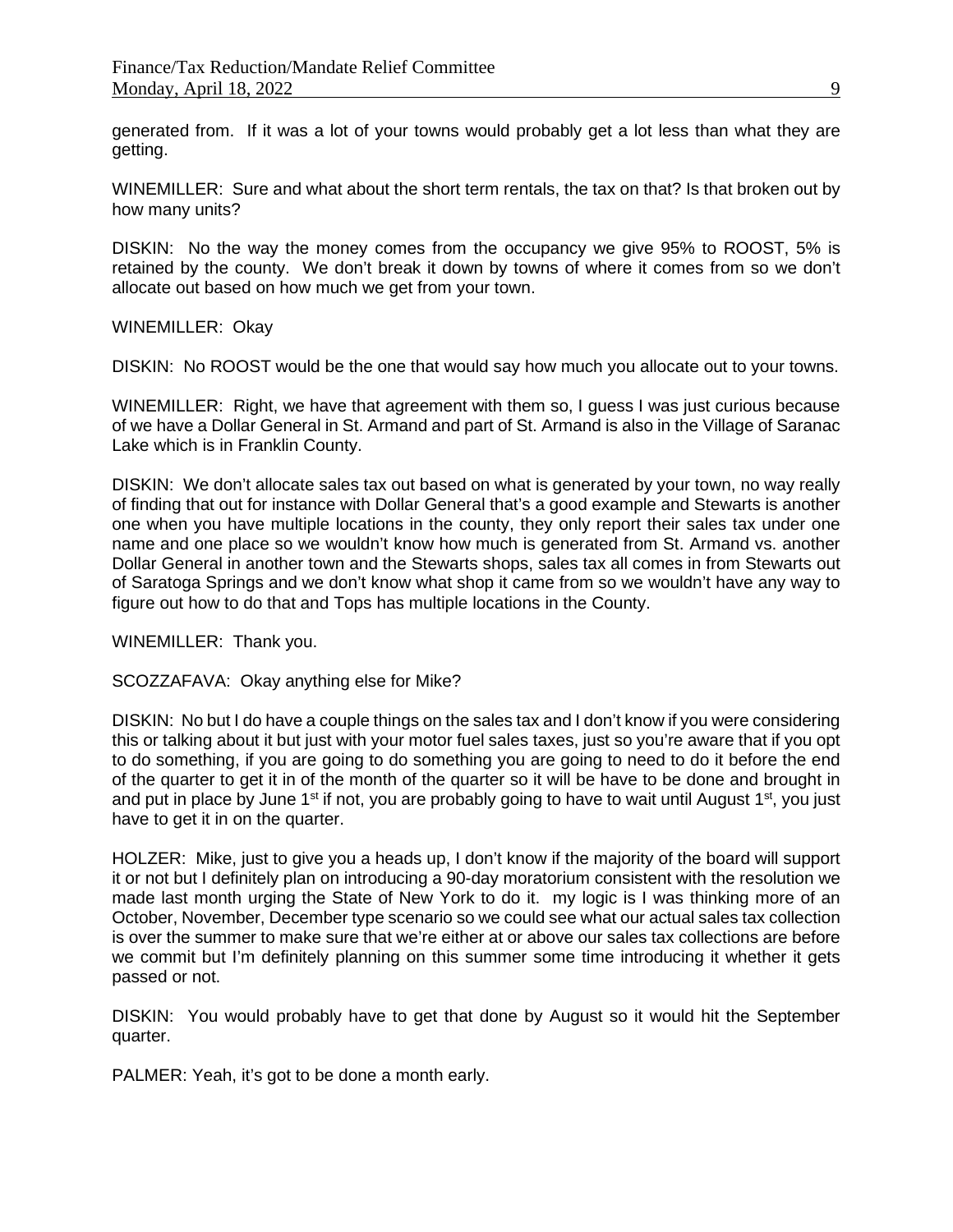DISKIN: It has to be done on a quarterly basis you can't and with your legislation there's a couple of things to do, once you pass the legislation it's either in place permanently until it's rescinded or you can put a sunset date in it, so you can put a sunset date in it as well saying this is only valid until this time which the State did I believe when they put theirs in that it sunset at the end of December. When you do it's based on a, you pick out a sales tax based on a \$2.00, \$3.00, \$4.00 charge you're either going to charge eight cents, twelve cents, sixteen cents based on our 4% sales tax it's a flat rate as you go per gallon for taxes, it's 4% on your entire amount. It's kind of hard to predict how much you are going to lose or gain by that because if you don't have the gallon age but now you do have charts showing how much we've gotten for sales tax over the last few years but prices are so inflated and go up and down so much it's really hard to predict what that loss would be for sales tax.

SCOZZAFAVA: Are retailers, is there a ceiling on what they can charge for a gallon of gas or is that pretty much?

DISKIN: It's pretty much market because obviously they have Federal, State and Local taxes to put on but other than that I think they can mark it up the way they want.

SCOZZAFAVA: One of the things that I see like if you drop the sales tax at the county level, you're still going to see, if you go to Ticonderoga it's usually anywhere from five to ten cents cheaper at Stewarts than it is in Moriah, in Port Henry and that fluctuates all over the county so that's what they are basing it on.

DISKIN: One of the things to think about is and there was a report that was done by the Comptroller in Albany County back in I think, 2006, he's no longer there but I remember seeing it. At the time there was talk about doing that and they looked at the Rensselaer County prices vs. the Albany County prices and his opinion at that time and I think rightfully so is that if you lower your sales tax, your retailer is probably going to up their price of the product.

SCOZZAFAVA: That's one of the concerns.

DISKIN: It's hard to say that because how do you prove that your retailers are just bumping up their profit margin because if you take out three cents a gallon or five cents a gallon whatever it says by going to that method the retailer has the option of bumping that up and getting a little bit higher return for their money and you don't really know that because it's hard to tell what their price is, they don't have a breakdown of what their retail is, there's no cap on what they can do with it. In a way, it's an opportunity for those retailers to make some extra money if they see this happen.

PALMER: I wouldn't recommend that you do that only because you know sales tax is what we kind of life led of what we survive around here on and honestly, our costs are just going up everywhere. You just saw it this morning a \$217,000 truck is now \$270,000, well I've got to pay for that, I've got to pay for it out of sales tax and it's everything. A case of paper is three times now, if we can get it and all of our expenses are that way electric, gas everything we're doing, diesel fuel everything is way up over what it was and to cover those costs I have to take that out of unreserved fund balance which is our sales tax is maintain that so again, whether it's the right thing to do or how it works out on a retail basis I just know that our expenses, the only way to preserve our fund balance and to maintain a stable tax rate is by making sure we take good care of that sales tax that is coming I guess.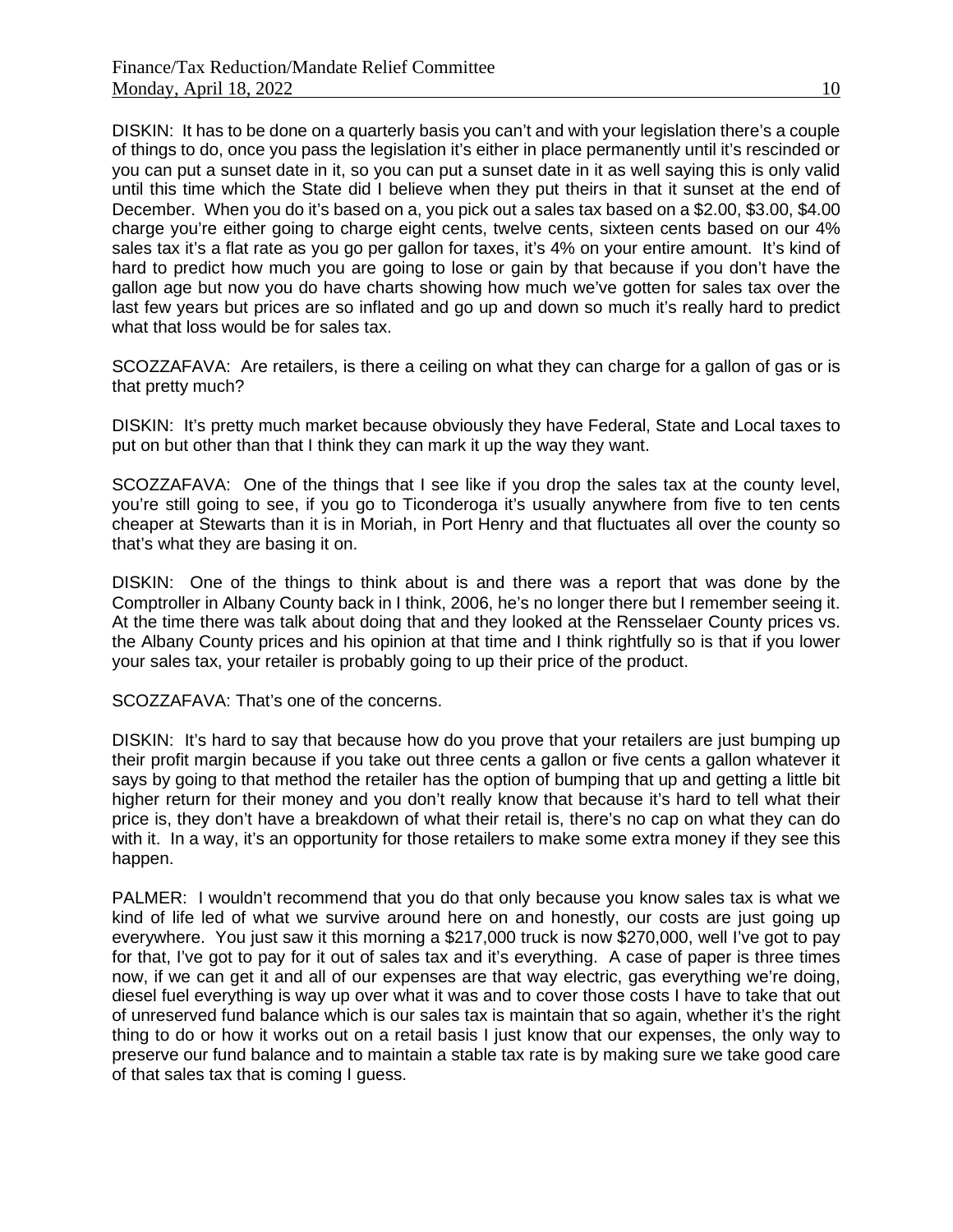DISKIN: I also think there is a number of programs that are coming down that we are going to have to pay for that we weren't aware of probably when we budgeted. When you write a budget back in September or October you think here's what the prices are and then all of a sudden when it comes to April now the prices are much more than what you thought they were going to be. We are fortunate that we are gaining almost a million and a half in sales tax over the course of three months.

HOLZER: Just one finally thought, I certainly think we need to take a look at the retailer's aspect of this but in the end, I think as proposed doing it at the end of the year is a very small amount that we could do for our work force in this county that's why I chose November/December. I think when you look at the numbers it's not going to affect any of the extra expense of the county we are looking at because costs of those going up so regardless, I can assure you from my standpoint we will be revisiting this.

DISKIN: If the retailers don't bump the price.

HOLZER: That's right. It is certainly a good point that needs to be discussed.

DISKIN: That's what they found in the past when they tried to do, some of these counties.

HOLZER: Well, I know in the Governor's proposals I believe she was trying to put an actual cap on the dollar amount that retailers, I'm not sure where it went but there was discussion of that.

GILLILLAND: Right now the petroleum market, the national petroleum market is so volatile you know and we don't know which way it's going to go. You know one the dangers from doing that, from an economic point of view is we officially lower the price then it's going to increase assumption so you know, right now the supply is not changing one little bit increase assumption is just going to exasperate the rise in prices because it is supply and demand. You know my recommendation is we wait a little bit and see how this looks you know, a lot of the consumers in the country right now are not changing their behavior with the prices right now. I mean they are, gas consumption, gas and motor fuels are still extremely high and I think we just need a little bit of time this summer to see where the market is going and how it's going to affect us.

SCOZZAFAVA: Okay. I have one – the tax sale foreclosures? Where are we on that?

DISKIN: Last I was aware of; I know Dan could probably bring you up to date a little bit more there was in fact there was a lot of restrictions put on what we could do once we came out of this thing in January one of them was to have these conferences. The County Attorney has been in touch with Judge Meyer or will be in touch with him to find out exactly how the Judge wants to handle those you know, what method because we want to make sure when we do it we do it the correct way, we don't want to go out and send information to somebody and it's wrong saying no, this isn't what you should be doing so we're waiting for a confirmation from him on how we want to handle these conferences, how long we are allowed to give them because there was no real direction on there if you give them five days, or you give them ten days, you give them a month to reply to this. What is the conference for? What reasons can they use and so on and so forth. I know that Mr. Manning has been in touch with Judge Meyer about that. We're just waiting on that and then we'll do the conferences, once they are done we're ready to go with it. We're ready to send out the 2019's. The question is sending out the 2019's are we required to send in a notice that they have a conference at that time or do we wait and do the conference at the end after the redemption period is over because if we do the conferences at the beginning you are probably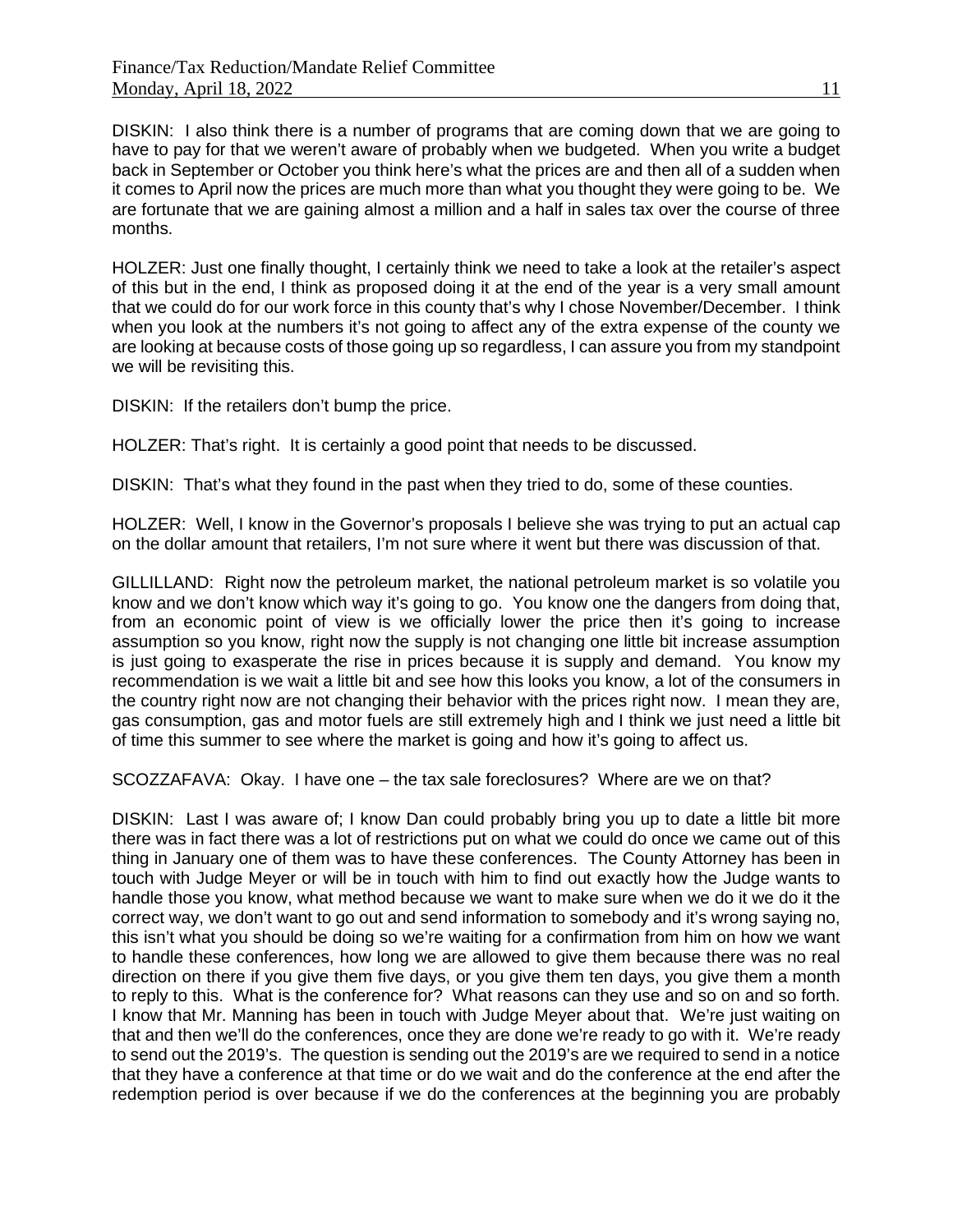going to get a lot of people that are going to come in.

SCOZZAFAVA: So what is the point of the conference? Are we going to have to offer an option if you are behind four years?

DISKIN: I don't know yet.

PALMER: Well, again the purpose of the original language, the purpose of the conference was and honestly it was more related to at least my view, it was more related to individual mortgages so no bank or mortgage company could start a foreclosure proceeding without there being a pretrial conference with the Judge and the parties prior to the foreclosure proceedings starting. Somehow the language really didn't get clarified as it relates to tax sale properties so the language is still in there that says before you can start a foreclosure you have to have a pretrial conference with the Judge and the parties essentially just to figure out where you are I guess but by not clarifying that what they essentially did is put that language requirement on all of the foreclosure properties that municipalities do that counties do so Dan sent a letter directly to Judge Meyer asking him specifically how he wanted to address that conference requirement.

DISKIN: The other question is going to be and this is something I would probably ask the board; do we want to do a public auction in person or do we want to do it online because of Covid issues still continuing? Lot of counties have turned to online options and they were very successful with them. They are strictly all done online, they can be done live online or they can be done over a period of time like we do with our surplus where you put items out there and you give them a period of two weeks, three weeks to bid on it and it's continuous bidding, you put a bid in and then you go back and check on it later if somebody has increased it you can increase the bid, you can put in a max bid which means you say I'll go up as high as \$10,000 and if that price goes over it the company notifies you and asks if you want to up your max bid again so you don't have to keep going back in and checking on it, they automatically put your bid in up until your bid limit so there's a lot of different ways you can do this and you don't have to have a personal –

SCOZZAFAVA: Can we still ban people from bidding?

DISKIN: Yes, we could do that certainly with online options. The questions have been, some of the restrictions that were put in with this foreclosure stuff also included the fact that they had to follow the Covid requirements of people and the State has put on things like wearing masks, socially distancing and that makes it a little more difficult to have these public auctions.

SCOZZAFAVA: I have no objection to it being online.

DISKIN: Yeah, the counties that have run online auctions have been successful with those but people today are very in tuned to that. Some of the issues that happened in some of the rural counties and this may happen in Essex County so you may want to keep in this mind, not everybody has real good connections for Internet so if they live locally they may not be able to participate in an online auction if it's a live bid or even online for a period for time.

SCOZZAFAVA: Can you submit a reserve? Say, I don't have great Internet service or I'm not going to be able to get online during the day of the auction can I submit a sealed bid?

DISKIN: Yeah, you definitely could probably do that but once somebody goes over that it's no good.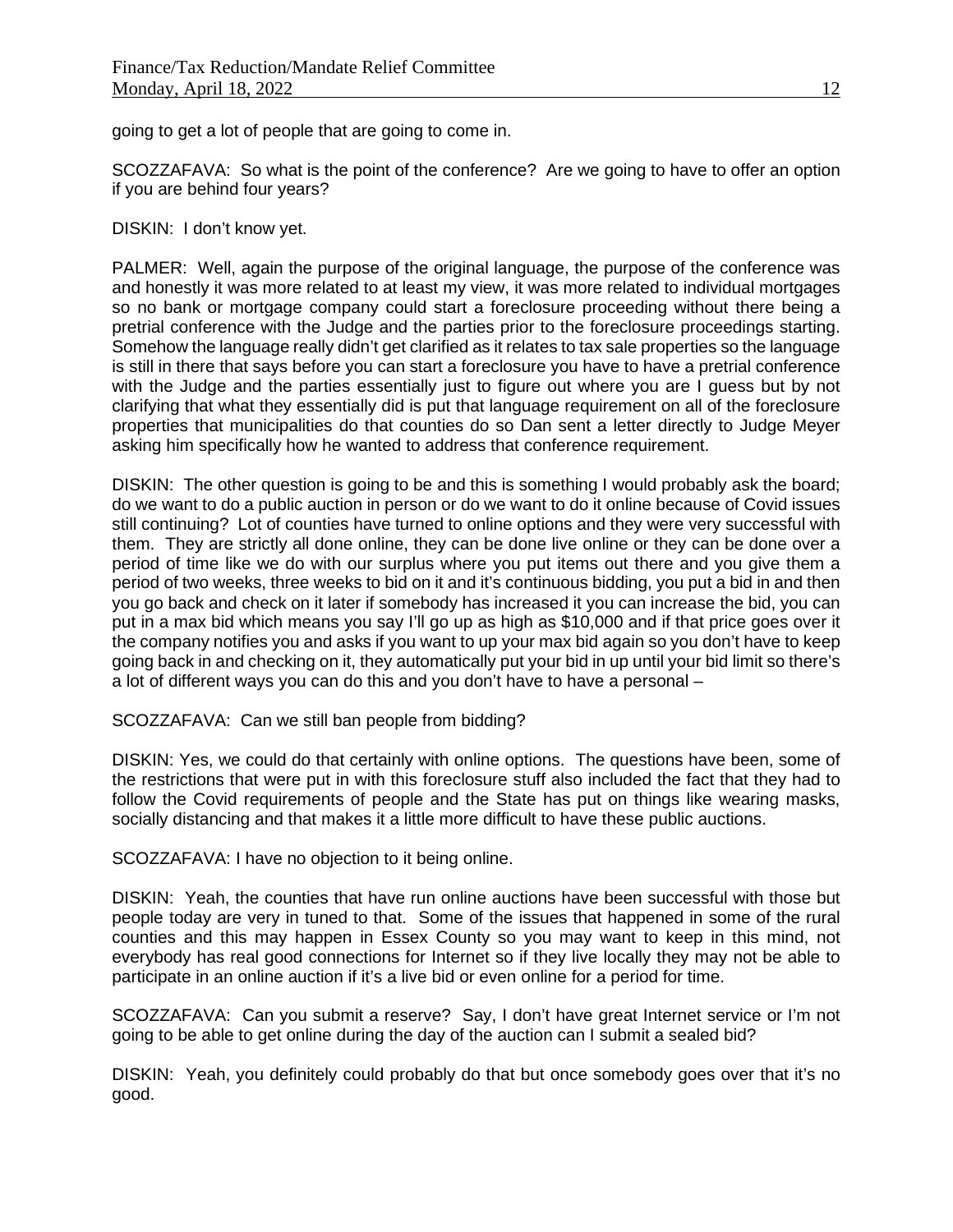# SCOZZAFAVA: No, I understand that yes.

DISKIN: And like I said, some people, some options they do that with what they call a max bid where you say, I want to bid on this property in such and such a town, this location, I'm willing to go up to \$10,000, I'll start my bidding at \$1,000 but I'll go up to \$10,000 if someone goes in for a second offer for \$1500, they go back, put your bid back in for \$1600 until you get to that \$10,000 limit then they contact you and say you've reached your max bid, it's still higher do you want to increase your max bid so there are different ways of doing it online as well. Some are planning on going, the Treasurers I have talked to some are planning on going back to a live auction, the majority are doing them online.

SCOZZAFAVA: We are months away from it, it sounds like anyway.

DISKIN: Well, it depends on how many people want these conferences, how long we give them to do it and what reasons they've used. I think the reasons are going to be very limited they are not going to be able to say, sorry I just need more time to pay. I mean, how much more time do they need? I don't think they are going to hang onto that. I really think it is going to be you need the proper notification.

SCOZZAFAVA: I'm curious to what leeway does a Judge have if they have a conference and somebody is back four years and you have some people Mike, you know the one I am aware of that doesn't pay property taxes in ten years and repurchased the property at the last auction and that is just wrong.

DISKIN: I'm not sure how the Judges are going to look at these and what they will accept as reason to pull these people out and not give them more time or not I just don't have the criteria.

SCOZZAFAVA: And how many are out there that is not even Covid related as an excuse?

DISKIN: I'm hoping that the Office of Court Administration has maybe given them some guidelines, I don't know that or the reasons they can use. Maybe Mr. Manning has more information.

SCOZZAFAVA: It's just wrong when the people that are out there paying their taxes have to subsidize all these deadbeats but anyway. Alright, anything else for Mike? If not, Dan.

PALMER: I just had a couple resolutions. I got notified late on Friday that the Sheriff's bargaining unit ratified the contract that we had in, I had sent you the tentative agreement. I did put a resolution on your desks if you were willing to consider moving that resolution to ratify and approve that contract with the Sheriffs. It would be starting this year after ratification through December 31, 2025.

SCOZZAFAVA: Someone want to move that?

HOLZER: Well, I can't move it but I can tell you I do support the contract.

**RESOLUTION APPROVING AND RATIFYING THE CONTRACT WITH THE ESSEX COUNTY SHERIFF'S UNIT 6800-01 CHAPTER OF THE CIVIL SERVICE EMPLOYEES' ASSOCIATION, INC. (CSEA) SUCH CONTRACT SHALL BE EFFECTIVE AS THE DATE OF THE SUCCESSFUL RATIFICIATION OF THE PROPOSED TENTATIVE AGREEMENT BY BOTH**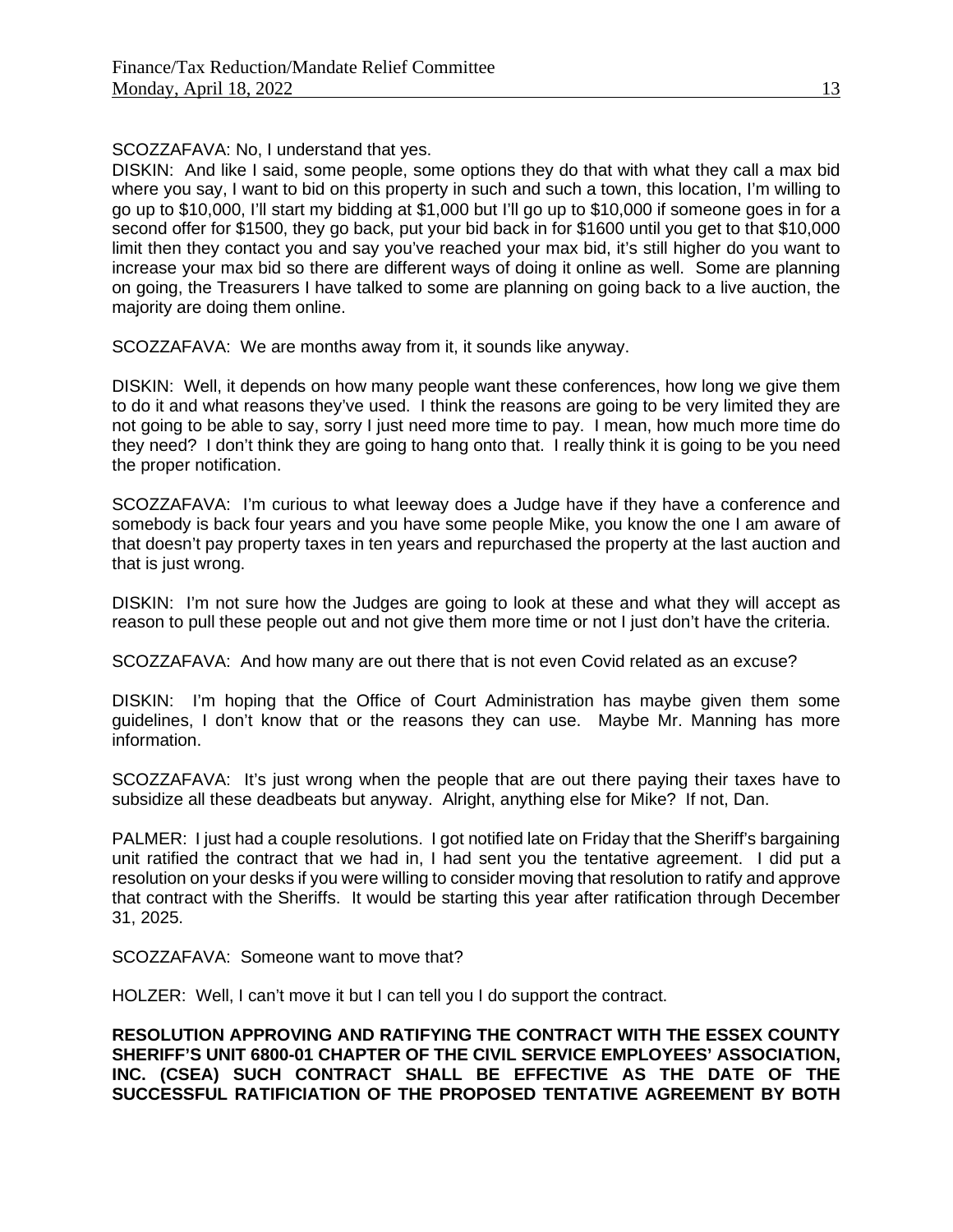**PARTIES. THE RATIFICATION OF THIS AGREEMENT SHALL SUPERSEDE THE PREVIOUSLY AGREED UPON SHERIFF'S UNIT CONTRACT LANGUAGE ADOPTED BY THE PARTIES IN DECEMBER OF CALENDAR YEAR 2021. IF EITHER PARTY FAILS TO ACHIEVE A SUCCESSFUL RATIFICATION, THE ALL TERMS AND CONDITIONS OF THE CONTRACT RATIFIED IN DECEMBER OF 2021 SHALL REMAIN IN FULL FORCE AND EFFECT UNTIL MIDNIGHT DECEMBER 31, 2022. Wilson, Barber**

SCOZZAFAVA: Okay, discussion Roy?

HOLZER: Sorry, I'm not on your committee Tom but I do support the contract.

SCOZZAFAVA: Any further discussion? Dan, anything you want to add?

PALMER: Again, I think you know one of the big things was obviously that we did agree to the 20-year requirement for the Deputy portion of it which we will have to pay the back contribution amounts when you change from one Tier level 25-year to the 20 you have to make up the employees back numbers that was almost \$600,000 I think by the time we're done but you know my recommendation in that case and I will have a resolution ready for you is that we pay for that out of unreserved, unallocated fund balance again, those are one-time expenses that typically I would recommend you make those payments out of there. The Deputies took in recognition of that change to the 20-year retirement that the Deputies took 2%, 2%, 2% and then 1 ½ % in terms of raise. The Correction Unit which are not eligible for 20-year retirement were set at 4%, four increases again, part of the negotiating committee's thoughts are thinking on the retirement which was obviously the big issue during negotiations. We are essentially the only county around that does not have a 20-year, Clinton, Franklin, Warren and Washington I think were all 20-year plans so that's for recruitment and retention that was the logic behind moving to that 20-year plan. Other than that I think, we did raise the longevity payments on the consistently \$200 for each step there are some other items in there that were identified I think on that paperwork I gave you. One of the things is you know, is the premium enhancement for the health insurance, we increased from, we allow people to sell back five days of time at it was at \$900 we moved it to \$1000, I think that's the major items that we agreed to. I don't know if negotiating committee has any other comments or not?

SCOZZAFAVA: Okay there is a motion and a second any further discussion? If not, all in favor, opposed – so carried. Anything else Dan?

PALMER: Yeah, I have one other resolution. I just need to get a resolution to increase our petty cash fund in the mail room for postage, at the post office from \$50.00 to \$1,000.00. We get a lot of, it's really driven by Board of Elections we have to pay for a considerable amount of postage and we had that cash fund there but \$50.00 doesn't nearly cover it. They just had to transfer \$3,000 in a short time ago so we would like to increase that \$50.00 to \$1,000.00, the other postage area that we are going to run into in terms of Board of Elections is under the new State budget, when we send out absentee ballots now we are required to put in postage paid return envelopes so our postage is going up in the Board of Elections it's just the reality of what is being required.

### **RESOLUTION AUTHORIZING AN INCREASE OF THE MAIL ROOM PETTY CASH ACCOUNT FROM \$50.00 TO \$1,000.00, TO COVER THE EXPENSE OF POSTAGE FOR THE BOARD OF ELECTIONS. DeZalia, Merrihew**

SCOZZAFAVA: Discussion?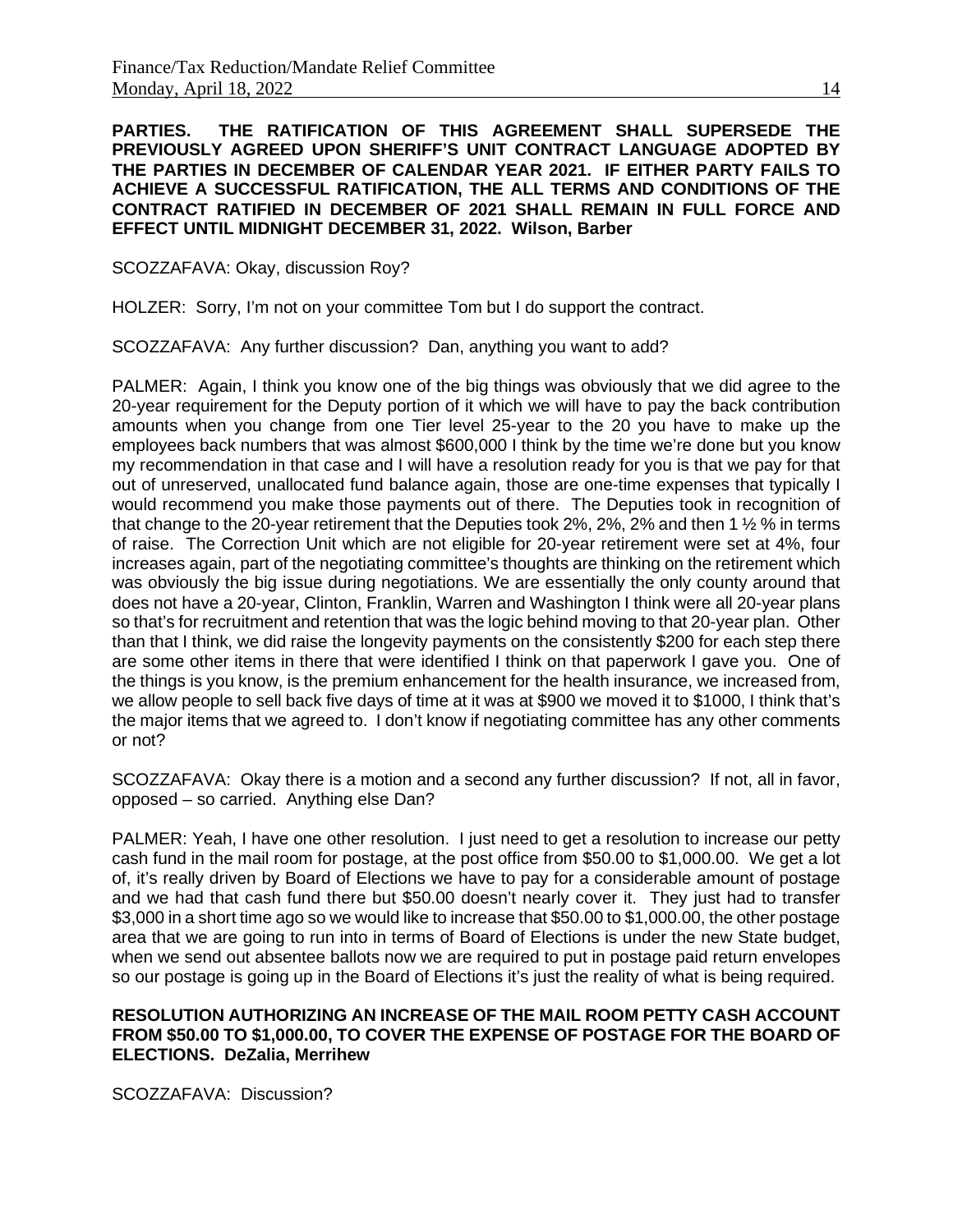HUGHES: The price of stamps are going up to 60 cents too but I don't know if you use stamps or not?

PALMER: Yeah, we have the stamping machine so we get a little better rate, not a whole lot.

SCOZZAFAVA: All in favor, opposed – carried. The only thing I want which is more informational is that the Town of Moriah, town board we declared May 2<sup>nd</sup> Raymond "Buzzy" Wright Day. Raymond Wright was the Congressional Medal of Honor recipient for his actions in Vietnam and May 2<sup>nd</sup> is the actual day that he was in combat where he received that medal for his service so anyway, just an informational item.

MERRIHEW: Yes, Tom and I have talked about this off and on for the last couple of months and as Supervisor of Veterans Office I would like the board to consider a countywide consideration of Raymond "Buzzy" Wright Day would be nice to coincide. As far as my research can show, he is the only true Medal of Honor winner that I've been able to find so I was just thinking it is such an outstanding consideration and I think it's a worthy acknowledgment of an individual and in trying to get young people motivated, I think that's a good motivator.

SCOZZAFAVA: Thank you and May  $2^{nd}$  is on a Monday.

PALMER: So, are you moving that?

MERRIHEW: I will offer that as a resolution, yes that we adopt May  $2<sup>nd</sup>$  because we determined it would always be on a Monday, I believe.

# **RESOLUTION PROCLAIMING MAY 2, 2022, AS RAYMOND "BUZZY" WRIGHT DAY IN ESSEX COUNTY. Merrihew, Scozzafava**

# SCOZZAFAVA: Anything further?

BARBER: I would like to pass a resolution of condolences to Richard Garcia who passed away in Florida on April 6, unexpectedly as Richard was a retired State Trooper of 30 years upon retiring from the New York State Police he worked for the Essex County Court System for six years. Richard was a volunteer fireman in Keeseville in 1970. Richard was an active member of the Keeseville Youth Commission and served as Chairman for several decades as Richard served as Chairman of the Board of the BAR for the Town of Chesterfield from 1991 – 2021. Richard was a dear friend, an outstanding community member and he'll be deeply missed.

SCOZZAFAVA: Yeah, I saw that he had passed away and I know he was a good man. I took the State Police exam twice and he was always there and he kept telling me give it up but anyway, he was a great guy.

# **RESOLUTION OF CONDOLENCE TO THE FAMILY OF RICHARD GARCIA. Barber, unanimous**

GILLILLAND: Yes, for the May  $2^{nd}$  Monday, Noel maybe the Veteran's office can come up with the actual Medal of Honor citation that is written up that we can read in public?

MERRIHEW: That's a great idea. I'll talk to Tim about it.